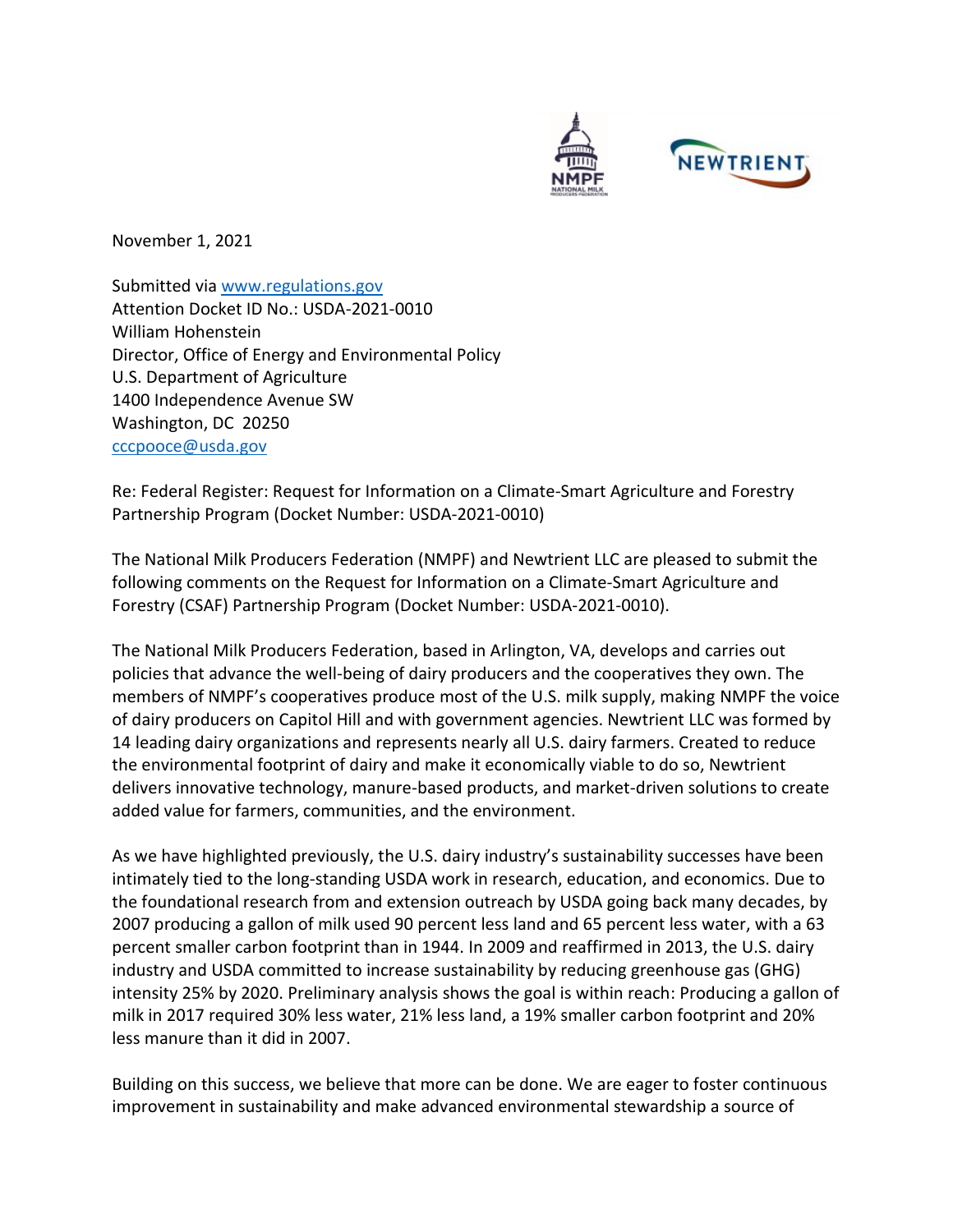economic strength for all dairy farms and across the dairy supply chain. The Innovation Center for U.S. Dairy convened leadership from across the industry in 2018 to establish the U.S. Dairy Stewardship Commitment to document and demonstrate collective social responsibility progress in important areas, including animal care, environmental stewardship, product quality and safety, workforce development and community contributions. As part of its collective commitment to provide the world responsibly produced dairy foods that nourish people, strengthen communities, and foster a sustainable future, last year the U.S. dairy industry set aggressive new environmental sustainability goals to become GHG neutral or better, optimize water usage and improve water quality by 2050.

Our global leadership in sustainability is also important for the U.S. dairy industry in the international marketplace as 16 percent of our production is now exported. Our competitors and opponents are trading on misinformation about U.S. dairy's environmental impact, and, if left unchecked, may seek to export their environmental agenda as non-tariff barriers to hinder U.S. dairy industry exports. However, through continued global leadership, and delivering on our 2050 goals, U.S. dairy can continue to be a preferred source for dairy products worldwide.

To reach these 2050 goals, the U.S. dairy industry is working to identify technological and other advancements that can accelerate improvements, enable nimble adaptation and encourage technology and practices that can be scaled for maximum impact. We have mobilized to meet these challenges through the U.S. Dairy Net Zero Initiative (NZI), a partnership of the U.S. dairy community that unites the assets and expertise of trade, professional and industry organizations in a collaborative effort to create a path and growing portfolio of strategies and programs to achieve GHG neutrality, as well as significant improvements in water use and quality, through adoption of economically viable technologies and practices. USDA is critical to this collaboration.

We are pleased to offer the following comments on the questions posed in the USDA request for public information.

#### *1. How would existing private sector and state compliance markets for carbon offsets be impacted from this potential federal program?*

Private sector carbon markets will be critical to providing new revenue streams to farmers who are considering investments in climate-smart agriculture practices and technologies. The proposed federal program should complement and enhance these private sector carbon markets. Several specific areas that USDA's program could focus on to expand opportunities in private carbon markets include:

• Promote the inclusion of a full suite of practices that address all sources of reducing GHG emissions and carbon sequestration across dairy operations of all sizes and in all geographies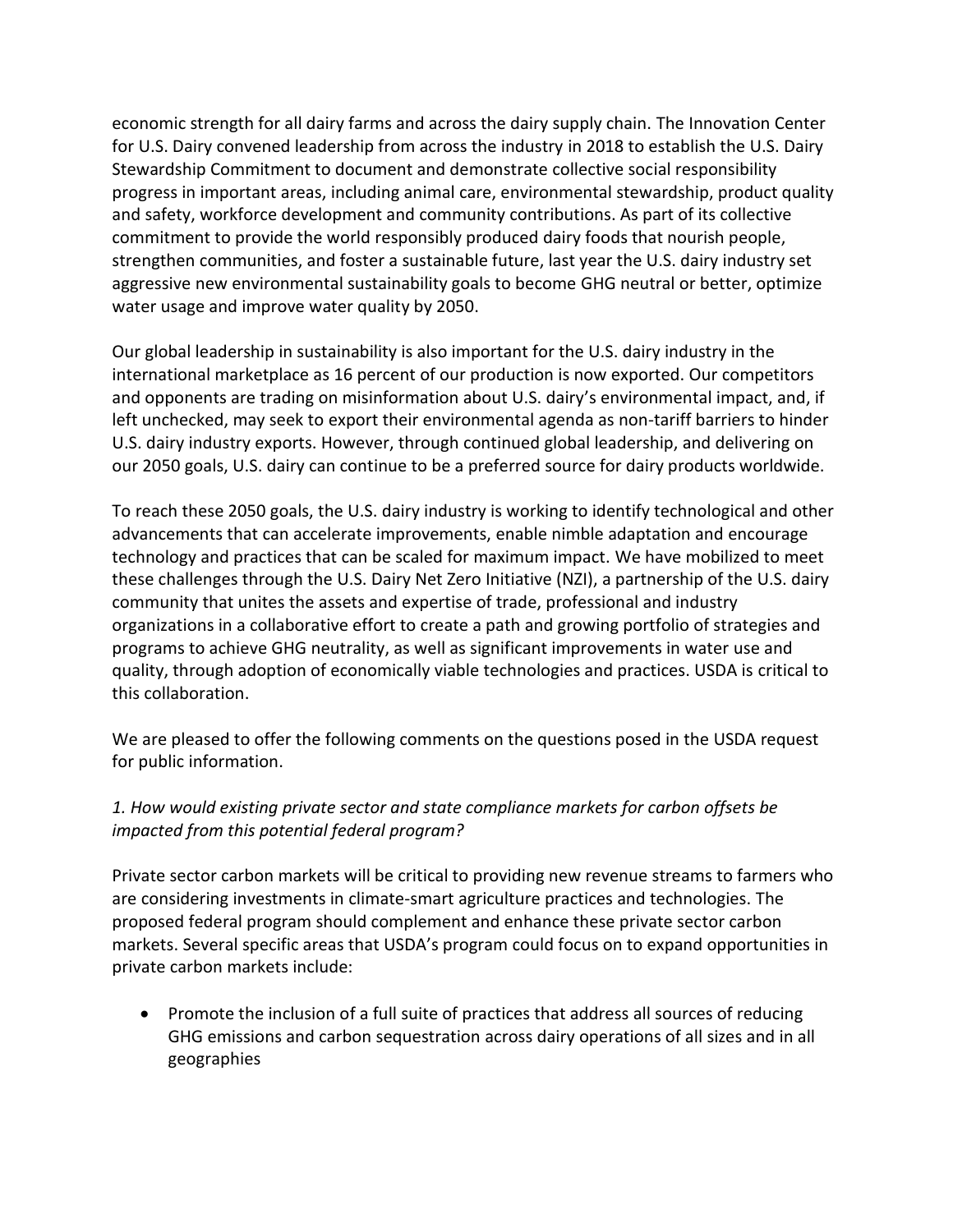- Provide funding for technical assistance to increase on-farm adoption of climate smart agriculture practices and technologies
- Promote transparency across private sector carbon markets on pricing, volumes, verification procedures, eligibility requirements and other key metrics that allow producers to make informed decisions on participating

#### *2. In order to expand markets, what should the scope of the Climate-Smart Agriculture and Forestry Partnership Program be, including in terms of geography, scale, project focus, and project activities supported?*

One of the biggest barriers to scaling climate smart agriculture practices is lack of access for producers to trusted information and technical assistance. USDA's program should provide funding for technical assistance to increase on-farm adoption of climate smart agriculture practices and technologies. Organizations that work directly with dairy farmers one-on-one will be essential to engaging these producers based on the site-specific needs of their operation. Dairies of all types and sizes can contribute to the dairy industry's environmental goals, and technical expertise will be needed to find those practices that work for each individual operation.

USDA should also ensure that the proposed program includes all sources of reducing carbon and greenhouse gases from a dairy operation, including feed production, enteric emissions, manure and nutrient management and on-farm energy use and efficiency. Providing a full suite of practices that address all sources of reducing GHG emissions and carbon sequestration across a dairy operation will ensure that farms of all sizes across all geographies can contribute and participate.

It is also important to consider the multiple co-benefits that can result from climate-smart changes on the farm beyond GHG emission reduction. New and current technologies and practices reduce dairy's environmental footprint, convert manure into a future clean energy source to reduce fossil fuels, improve soil health and reduce air and water quality impacts.

USDA's program should also provide implementation funding for farmers who are either ineligible for private carbon markets or for farms in supply chains with a lack of demand (buyers) for private carbon markets. Private carbon market approaches to certain principles, such as additionality and permanence, make some producers ineligible to participate. One example would be ineligibility of early adopters of climate-smart agriculture practices due to additionality (i.e., the practices are already implemented and thus not incremental). USDA's program should provide a financial payment that rewards early adopters of climate smart agriculture practices either via a look-back period, continuation incentive or some other mechanism. USDA also should provide a financial payment in cases in which farms are willing to implement climate-smart agriculture practices, but a lack of buyers in private carbon markets impedes implementation. This offering would ensure that all farms would have the opportunity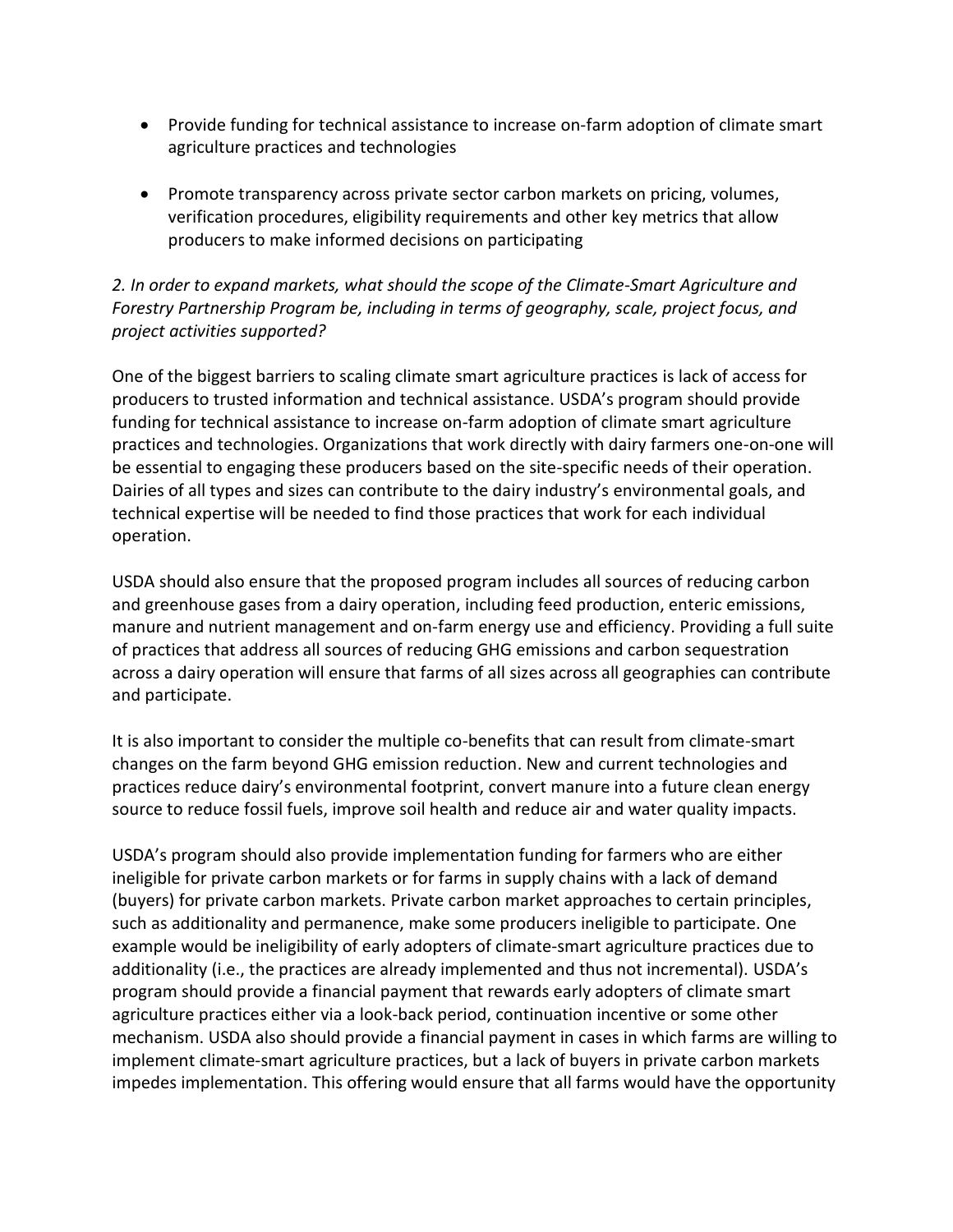to participate (i.e., not just farms in supply chains where buyers are available) and that the pace of adoption across agriculture is not constrained by demand interest in private carbon markets.

*3. In order to expand markets, what types of CSAF project activities should be eligible for funding through the Climate-Smart Agriculture and Forestry Partnership Program? Projects should promote the production of climate-smart commodities and support adoption of CSAF practices.*

As outlined in earlier questions, USDA's program should provide funding for technical assistance to increase on-farm adoption of climate-smart agriculture practices and implementation funding for farmers who are either ineligible for private carbon markets or cases in which demand (buyers) in private carbon markets is lacking. The dairy industry would support innovative funding mechanisms for these areas, including grants, low-interest loans, loan forgiveness, etc.

Another way in which USDA could support private carbon markets is to assist in the development and testing of protocols for practices and technologies for which protocols do not currently exist, or in which they may exist, but have no or limited use. From a dairy-producer perspective, protocol gaps exist in the following areas: enteric emission reductions, displacement of commercial fertilizer use through nutrient recycling/efficiency, manure treatment and energy efficiency.

The dairy industry supports the current path of separating the GHG benefit (or water quality benefit) from the commodity, and does not see value in evaluating the assignment of the GHG benefit to the commodity or a hybrid approach. In fact, introducing varying approaches could further complicate the carbon market landscape, which is already perceived as complex.

The dairy industry also would support developing and implementing a "green labeling" scheme as a process verified program (PVP) "shield" that dairy (and other commodities) can use to market sustainable dairy products. Currently no domestic U.S.-recognized sustainability standard exists; dairy, among other commodities, would benefit from a standardized program developed in conjunction with stakeholders. The use of PVPs has grown since the 1990s to be used across a wide range of commodities for both domestic and export marketing purposes. Once established, the PVP "shield" would enable the dairy industry and other commodities to market the sustainability of the product both domestically and internationally.

Each day, dairy farmers strive to earn dairy's place on tables in homes in the U.S. and worldwide while fulfilling commitments to sustainably nourish families for generations to come. The domestic and global dairy markets are more competitive today than ever. Through the Net Zero Initiative, U.S. dairy is working with commercial and NGO partners to identify, implement and scale new technologies and economically viable practices on farms of all sizes. This progress toward environmental improvement will ensure dairy can remain a competitive, climate-smart commodity.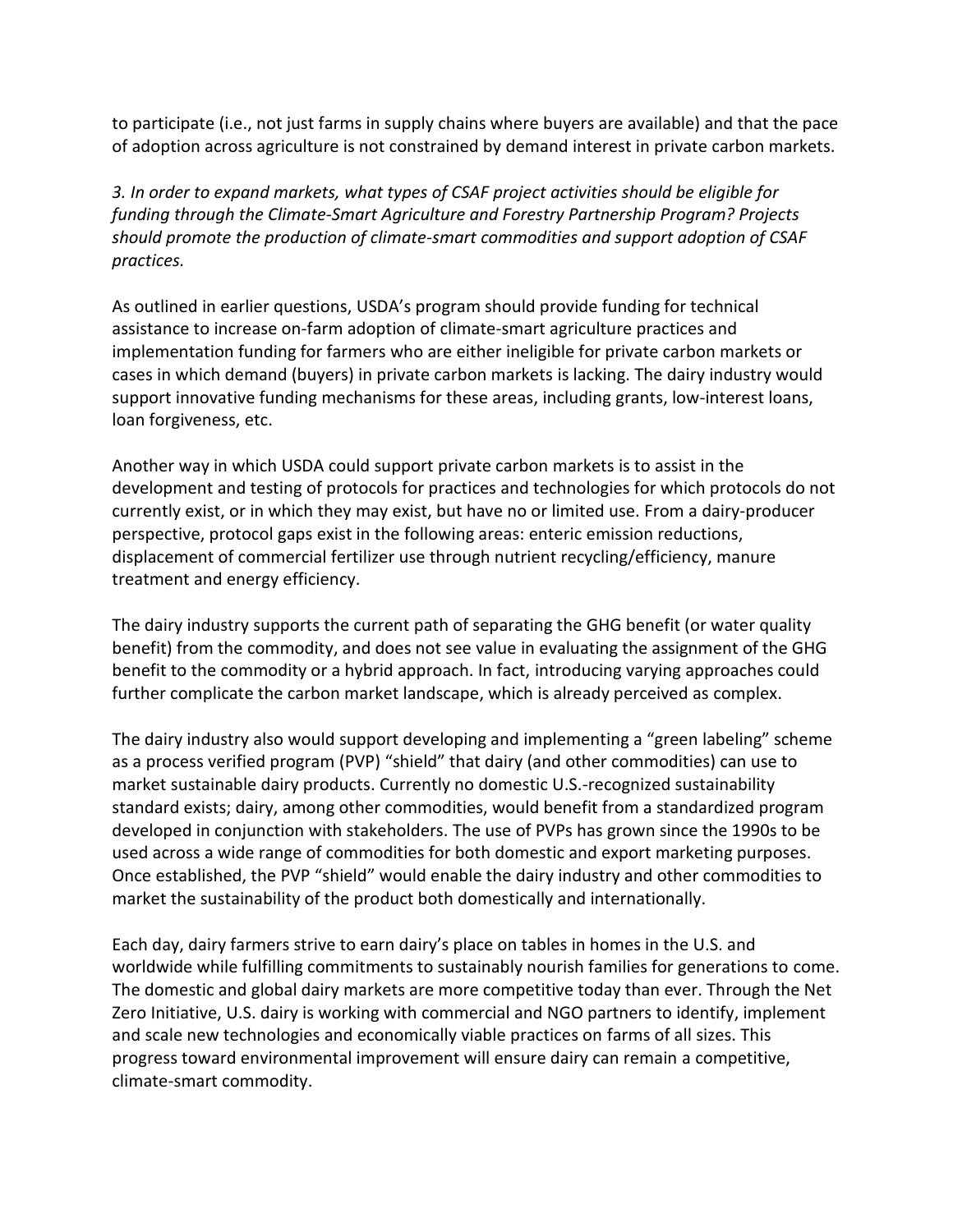*4. In order to expand markets, what entities should be eligible to apply for funding through the Climate-Smart Agriculture and Forestry Partnership Program? Given that the administrative costs of the Climate-Smart Agriculture and Forestry Partnership Program could be high if USDA were to contract with individual producers or landowners, it makes more sense to work with groups of producers and landowners. For example, eligible entities may include an agricultural producer association or other group of producers; State, Tribe, or unit of local government; a farmer cooperative; a carbon offset project developer; an organization or entity with an established history of working cooperatively with producers on agricultural land, as determined by USDA (for example, a non-governmental organization); a conservation district; and an institution of higher education, including cooperative extension;*

As the Department is evaluating projects to fund in this effort, it should place priority on supporting projects with entities that represent broad, multi-sectoral initiatives, that bring together producers, NGO's and companies in a precompetitive manner. We suggest the Department prioritize projects that will engage a large number of producers in a manner that will support continuous improvement taken to scale to address climate-smart agriculture initiatives balanced with other ecosystem services. Project managers should show a strong track record of project management with proven fiduciary experience.

# *5. In order to expand markets, what criteria should be used to evaluate project proposals for receiving funding through the Climate-Smart Agriculture and Forestry Partnership Program?*

We suggest that ranking be given to projects that are offered by groups with fiduciary, project management and conservation capacity, as USDA does with its existing grant and agreement funds. Project holders and leaders should show a strong capacity to deliver conservation technical assistance, or the ability to add that capacity. We suggest that criteria used by AMS in management of the marketing and promotion boards may be transferable to these projects, in that claims and promotions arising from these efforts must be based upon scientific evidence and cannot be used to disparage competing or conventional commodities.

# *6. In order to expand markets, which CSAF practices should be eligible for inclusion?*

As outlined in earlier questions, USDA should ensure that the proposed program includes all sources of reducing carbon and greenhouse gases from a dairy operation, including feed production, enteric emissions, manure and nutrient management and on-farm energy use and efficiency. Providing a full suite of practices that address all sources of reducing GHG emissions and carbon sequestration across a dairy operation will ensure that farms of all sizes and farms across all geographies will have a path to participate.

#### *7. How should ownership of potential GHG benefits that may be generated be managed?*

Consistent with other USDA programs (i.e., NRCS cost-share programs), USDA should not seek ownership of GHG benefits resulting from implementation funding sourced from the proposed program. Ownership of resulting GHG benefits should be managed by the awardee of the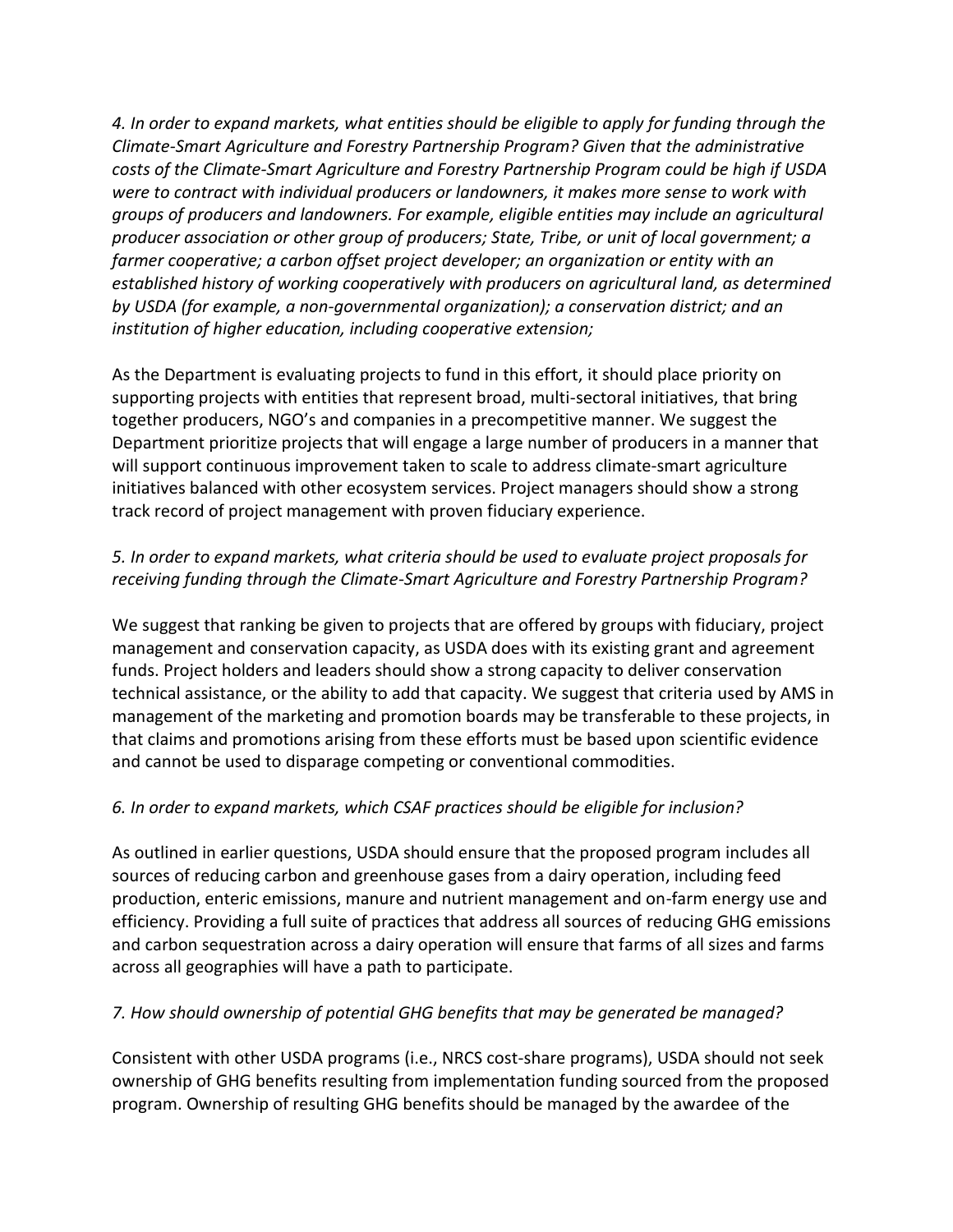proposed program with the condition that resulting GHG benefits may not be sold if implementation funding sourced from the proposed program was utilized to directly generate the GHG benefit, provided that the funding is a sufficient enough incentive for the awardee to fully implement the practices or technologies needed to yield GHG benefits for the duration of the practice or technology.

# *8. How can USDA ensure that partnership projects are equitable and strive to include a wide range of landowners and producers?*

We urge USDA to take an approach that is equitable to early actors, given the important contributions their efforts have provided. Similarly, we strongly urge that operations of all sizes be able to participate. In order for dairy to realize this program's full potential, it is critical to avoid the imposition of payment limits that would prevent participation by many of the very farmers who have the most potential to make game-changing contributions toward our sustainability efforts. At the same time, dairies of all sizes need to be able to meaningfully access this program, which places a priority on developing and implementing projects that will engage many producers. Again, without comprehensive participation and adequate incentives offered across the full spectrum of dairy, success in achieving the greater goals of climate-smart agriculture becomes much more difficult. Finally, we are eager to partner with USDA and with our memberships to ensure that this new program includes and supports current and future farmers of all backgrounds, further fostering wide-ranging, equitable access to and adoption of climate-smart agriculture across the dairy sector.

With regard to partnerships, Newtrient has a proven track record on delivering on projects through funding provided by various federal, State and private entities. A sampling of these efforts include:

- Vermont Clean Water Fund: Newtrient and partners developed a protocol to quantify, verify and certify practices and technologies that reduce phosphorus loading in Lake Champlain. This project was completed in 2019.
- California Dairy Research Foundation: Newtrient provided technical support to FoodMinds on a project to deliver a market analysis and recommendations for increasing the usage and marketability of manure and manure-based products. This project was completed in 2019.
- Lake Champlain Basins Program: Newtrient and partners enhanced Farm-PREP, an APEXbased model, to quantify phosphorus reductions resulting in water quality improvement. This project was completed in 2020.
- Natural Resources Conservation Service: Newtrient and its partners worked to advance environmental marketplace solutions to improve water quality through a Cooperative Agreement award. The project focused on expanding tools that could be used in market-based approaches to address water quality challenges in both Vermont and Wisconsin. This project was completed in 2020.
- Environmental Protection Agency: Dairy Research Insitute selected Newtrient to execute a 2-year project funded by a grant from EPA's Great Lakes Restoration Initiative to